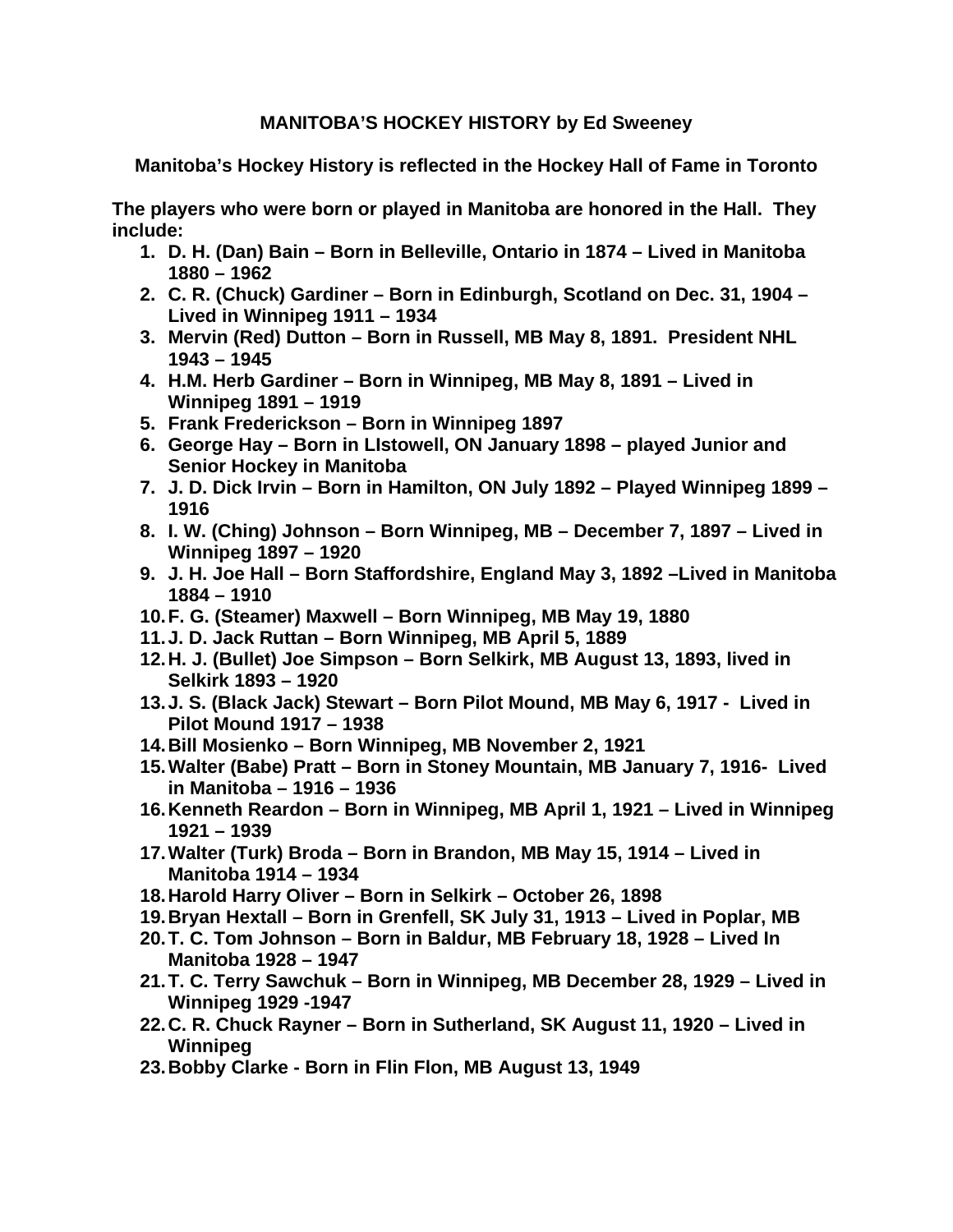**The builders who were born or lived in Manitoba are honored in the Hall in Toronto. They include:** 

- **1. Claude C. Robinson Born in Harriston, ON December17, 1881 Lived in Winnipeg 1887 1941**
- **2. J. A. Jimmy Dunn Born Winnipeg, MB March 24, 1898**
- **3. G. A. Al Leader Born in Barnsley, MB December 4, 1903**
- **4. Gordon W. Juckes Born in Watrous, SK but lived in Winnipeg for a number of years**
- **5. Frank Mathers Born in Winnipeg March 29, 1924**

**Referee – Andy Van Hellemond – Born in Winnipeg, MB February 16, 1948** 

**With the NHL – CAHA (Hockey Canada) Agreement coming into effect with the start of the 1967-68 season and with the retirement of Mr. Harry Foxton as the Associations Secretary – Treasurer – Registrar, the MAHA opened its first full time administrative office in Winnipeg and hired its first Executive Director, George Allard.** 

**It has been duly recorded in the annals of the Association, the great contributions made by Mr. Foxton and more particularly noteworthy is the fact of his having attended 40 consecutive annual meetings of the Association.** 

**With the division of Junior Hockey under the auspices of the CAHA into two categories, Major Junior and Junior A at the commencement of the 1970 -71 season, the Manitoba Association presented the CAHA with a new trophy called "The Manitoba Centennial Cup" which was competed for on an annual basis by the Junior A hockey clubs. The Memorial Cup would be the championship trophy for the Major Junior category.** 

**The Centennial Cup was appropriately named after all those who have contributed to hockey in Manitoba since the formation of the MAHA in 1914. The trustees of the Centennial Cup were Earl Dawson, William Addison and Frank McKinnon. The first recipient of the Centennial Cup was the Portage Terriers of the Manitoba Junior Hockey League, who defeated the Pembroke Lumber Kings in a best-of-seven championship final in May 1973. In May 1974, the Selkirk Steelers of the same MJHL won the championship of Canada in a best-of-seven series with the Smith Falls Bears.** 

**It is interesting to note that no other Manitoba teams have won the Centennial Cup. It was retired to the Hockey Hall of Fame in Toronto in 1995.** 

**The acquisition of RBC Financial Group as a major sponsor of Hockey Canada (CAHA) saw the creation of the RBC Cup, which is presented**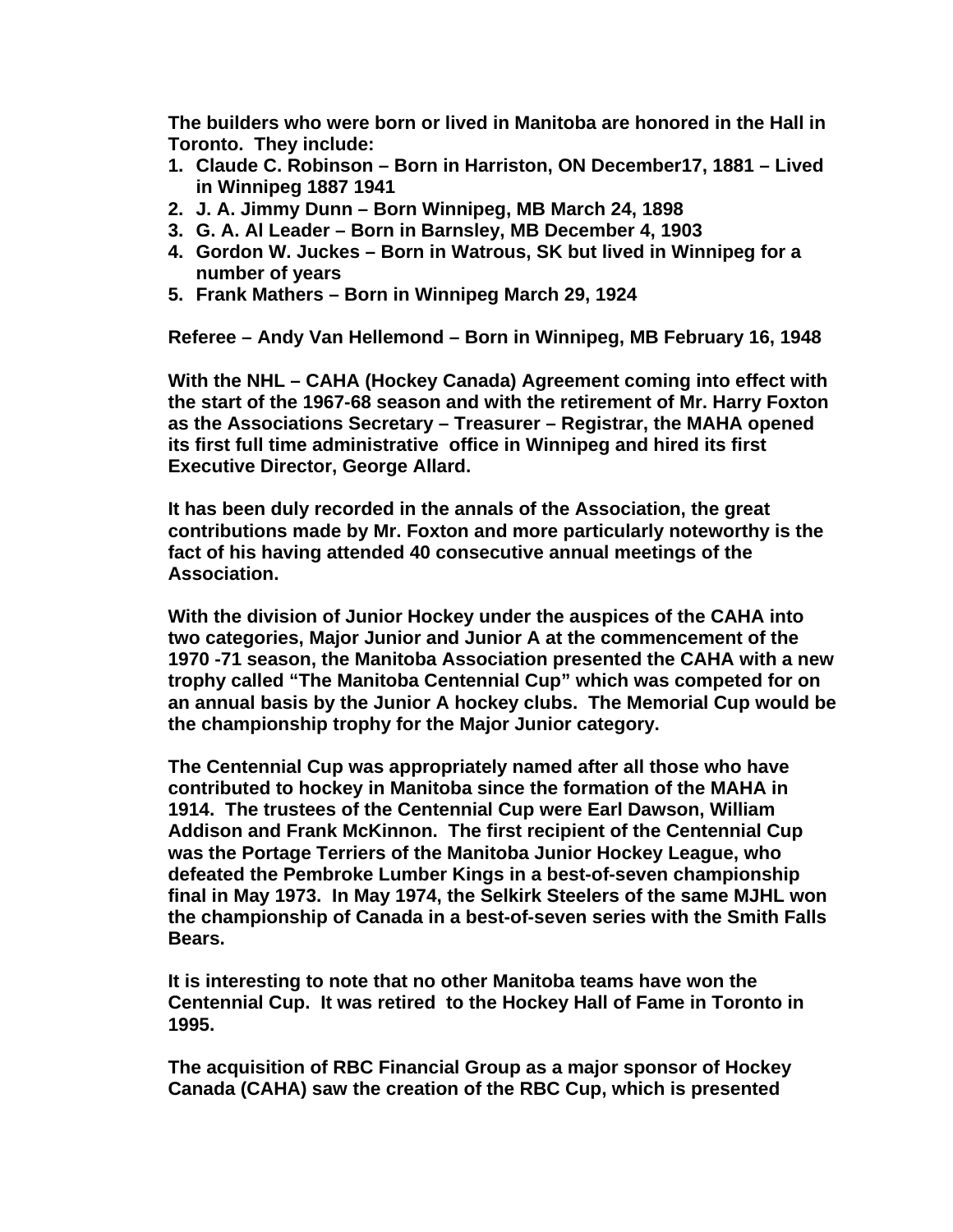**annually to the team winning the national Junior A championship of Canada. The RBC Cup was first played for in 1996 and was won by the Vernon Vipers of the BCAHA.** 

**Over the years, the MAHA (Hockey Manitoba) has always been active and avid members of the CAHA (Hockey Canada), and to this body substantial contributions have been made in leadership, as well from its member teams in competition. The following Manitobans have served as Presidents of the CAHA (Hockey Canada) with said positions now called (Chairman of the Board):** 

**1914-1915 – Dr. W. F Taylor – First CAHA President, Winnipeg 1922-1923 – W. R. Sexsmith – President – Portage la Prairie 1934-1935-1936 – E. A. Gilroy – President – Portage la Prairie 1955-1957 – James A. Dunn – President – Winnipeg 1969-1970-1971 – Earl Dawson – President – Rivers 1979-1980 – First Chairman of the Board – Frank L. McKinnon– Carman 1980-1981- Frank McKinnon – Chairman of the Board – Carman 1981-1982 – Frank McKinnon – Chairman of the Board – Carman – served for seven months as Chair Clarence "Tubby" Schmalz died in office. 2001-2003 – Sheldon Lanchbery – Chairman of the Board – Deloraine** 

**MANITOBA & CAHA (Hockey Canada)** 

**96 years – Five Presidents and two Chairman of the Board Four Life Members: C. C. Robinson – Winnipeg Jimmy A. Dunn – Winnipeg Earl Dawson – Rivers Frank McKinnon – Carman** 

**ORDER OF MERIT AWARD** 

**The CAHA (Hockey Canada), at its Annual Meeting of 1962, instituted "The Meritorious Award" to honor those individuals who for many years have Served amateur hockey faithfully, having participated as players, served as coaches and association members, and made outstanding contributions to Canadian Amateur Hockey.** 

**MANITOBA AWARD WINNERS** 

**1962 – A. E. H. "Abbie" Coo – Winnipeg** 

**1964 – Harry Foxton – Portage la Prairie** 

**1971 – William Addison – Winnipeg** 

- **1985 George Allard Winnipeg**
- **1987 Aime Allaire St. Boniface**
- **1991 Frank McKinnon Carman**
- **1995 Al Butler Stoney Mountain**

**2006 (West) – George Ulyatt – Winnipeg** 

**2008 (West) – Jack Forsyth – Hartney** 

**2010 (West) - Sheldon Lanchbery - Deloraine**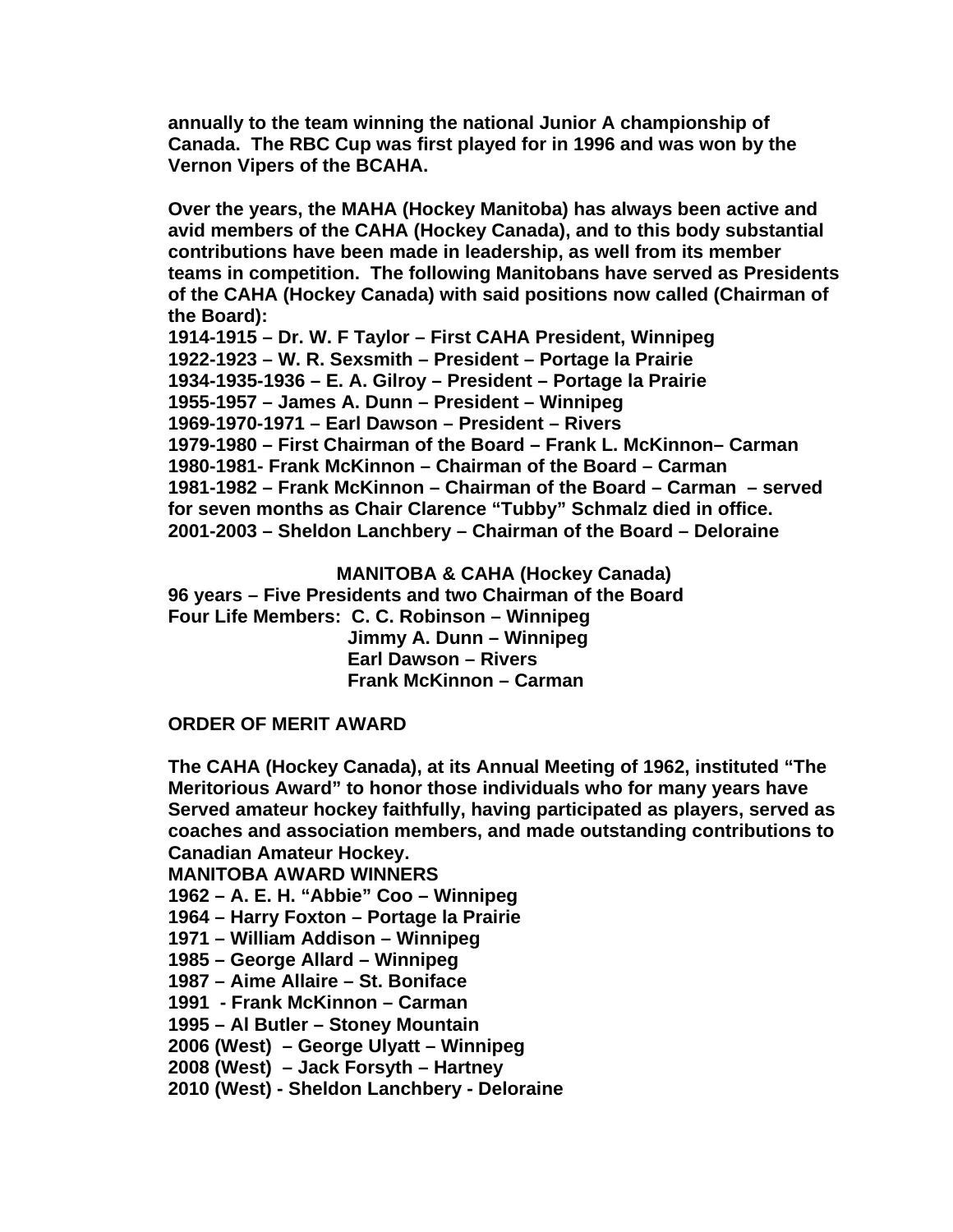## **HOCKEY CANADA VOLUNTEER OF THE YEAR AWARD**

**This award, which began in 1976, recognizes an outstanding volunteer who has contributed to Amateur Hockey and Volunteer service which may include participation, administration, contribution, innovation or the advancement of Amateur Hockey through media coverage. It is awarded annually to an individual who has dedicated himself/herself to the ideals of Hockey Canada, who has worked tirelessly for the improvement of the Association and who made a notable impact on the game.** 

#### **MANITOBA AWARD WINNERS**

**1983 – Frank McKinnon – Carman** 

#### **GORDON JUCKES AWARD – HOCKEY CANADA**

**Gordon Juckes was Hockey Canada's first full-time Executive Director. His tenure began in 1960 and concluded in 1977 with his retirement. Juckes has the follow awards:** 

- **Life Member Hockey Canada**
- **Honorary Member International Ice Hockey Federation (IIHF)**
- **Honored Member of Canada's Hockey Hall of Fame**

**The Award recognizes an individual for outstanding contribution to the development of Amateur Hockey in Canada at the National level. Nominee's are from the fields of research, sport medicine, psychology, coaching, officiating, administration or related categories.** 

#### **MANITOBA AWARD WINNERS**

**1981 – Frank McKinnon – Carman** 

**FEMALE HOCKEY BREAKTHROUGH AWARD – HOCKEY CANADA This award proudly recognizes an individual for their outstanding leadership and contribution to the advancement of Female Hockey in Canada. Nominees originate from fields of coaching, officiating, research, administration, marketing, promotion or events/special projects. The inaugural award was presented in 1998.** 

# **MANITOBA AWARD WINNERS**

**2004 – Orville Acres – Pinawa**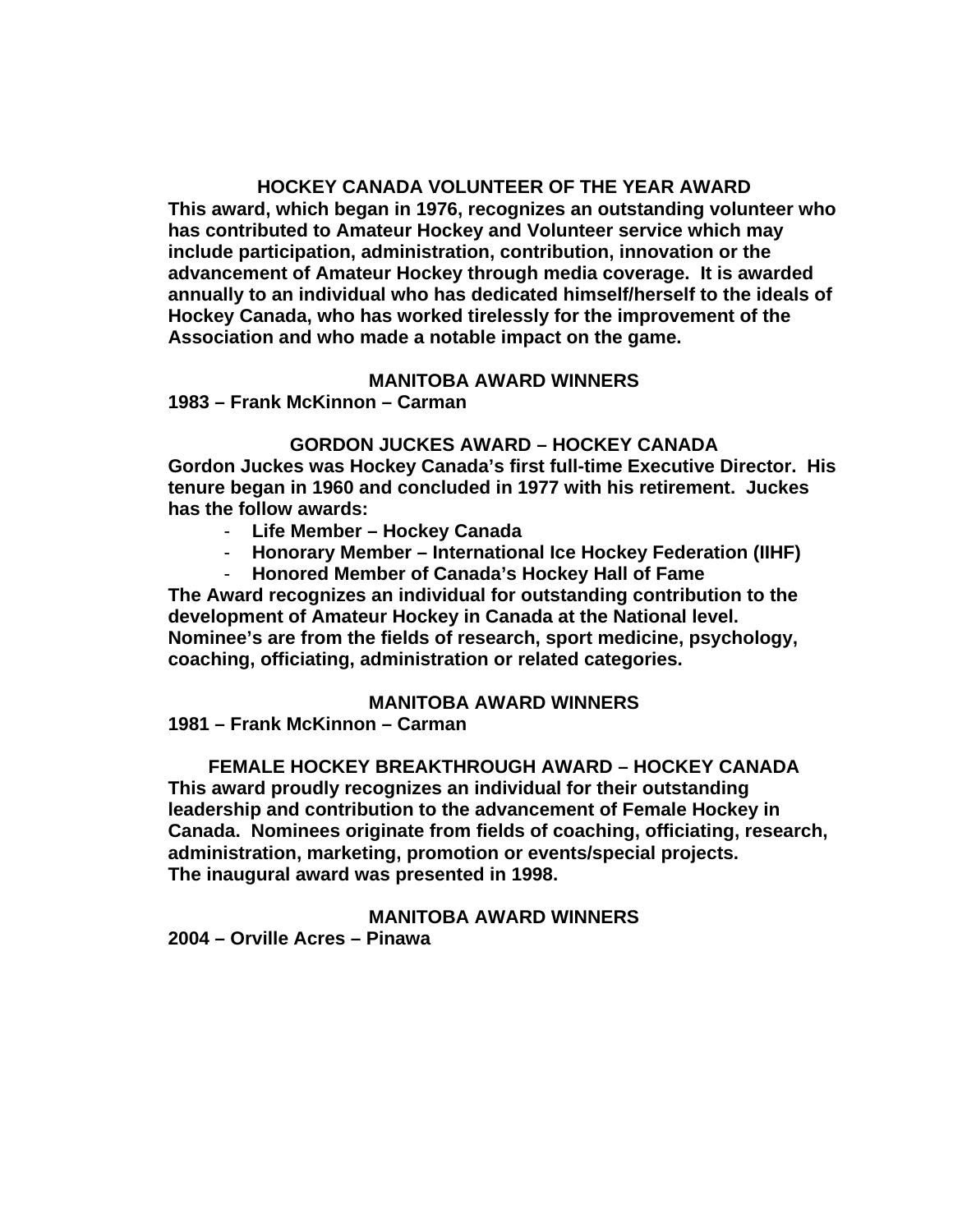# **HAL LEWIS AWARD – HOCKEY CANADA**

**In honor of Hal Lewis, Hockey Canada recognizes the staff person who best exemplifies the commitment to the values and objectives of Hockey Canada, exhibits pride and respect for the organization and its participants and demonstrate team spirit, both in the office and in one's life.** 

**MANITOBA AWARD WINNERS 2004 – Andre Brin – Winnipeg** 

**OFFICIATING AWARD** 

**MANITOBA AWARD WINNERS 2010 - Ian Heather - Winnipeg** 

# **MAHA (Hockey Manitoba) PAST PRESIDENTS HONORARY LIFE MEMBERS**

**1914 –** 

| Dr. W. F. Taylor - Winnipeg             | $1914 - 1916$ |
|-----------------------------------------|---------------|
| Mr. W. M. Noble - Winnipeg              | $1916 - 1919$ |
| Dr. H. O. McDiarmid - Brandon           | 1919 - 1921   |
| Mr. w. R. Sexsmith - Portage la Prairie | $1921 - 1923$ |
| Mr. A. E. H. Coo - Winnipeg             | $1923 - 1927$ |
| Mr. E. A. Gilroy - Portage la Prairie   | $1927 - 1934$ |
| Mr. A. E. H. Coo - Winnipeg             | $1934 - 1937$ |
| Mr. A. N. Shankland - Brandon           | 1937 - 1939   |
| Mr. E. V. Johnson - Winnipeg            | $1939 - 1941$ |
| Mr. F. J. Hannibal - Winnipeg           | $1942 - 1944$ |
| Mr. J. A. Dunn - Winnipeg               | $1945 - 1950$ |
| Mr. Harry Foxton - Portage la Prairie   | $1950 - 1955$ |
| Dr. E. J. Tyler - Brandon               | $1955 - 1958$ |
| Mr. Earl Dawson - Rivers                | $1958 - 1963$ |
| Mr. R. B. Alexander - Winnipeg          | $1963 - 1965$ |
| Mr. T. L. Lozanski - Brandon            | $1965 - 1966$ |
| Mr. William Addison - Winnipeg          | 1967 - 1970   |
| Mr. Frank McKinnon – Carman             | $1970 - 1975$ |
| Mr. Jake Fries - Steinbach              | $1975 - 1976$ |
| Mr. Ron Chalmers - The Pas              | $1976 - 1979$ |
| Mr. George Depres - Winnipeg            | 1979 - 1980   |
| Mr. Don MacKenzie - Winnipeg            | 1980 - 1984   |
| <b>Mr. Buck Matiowski</b>               | 1984 - 1985   |
| Mr. Russ Farrell - Selkirk              | 1985 - 1989   |
| Mr. Gladwyn Scott -                     | 1989 - 1990   |
| Mr. Alan Butler                         | 1990 - 1994   |